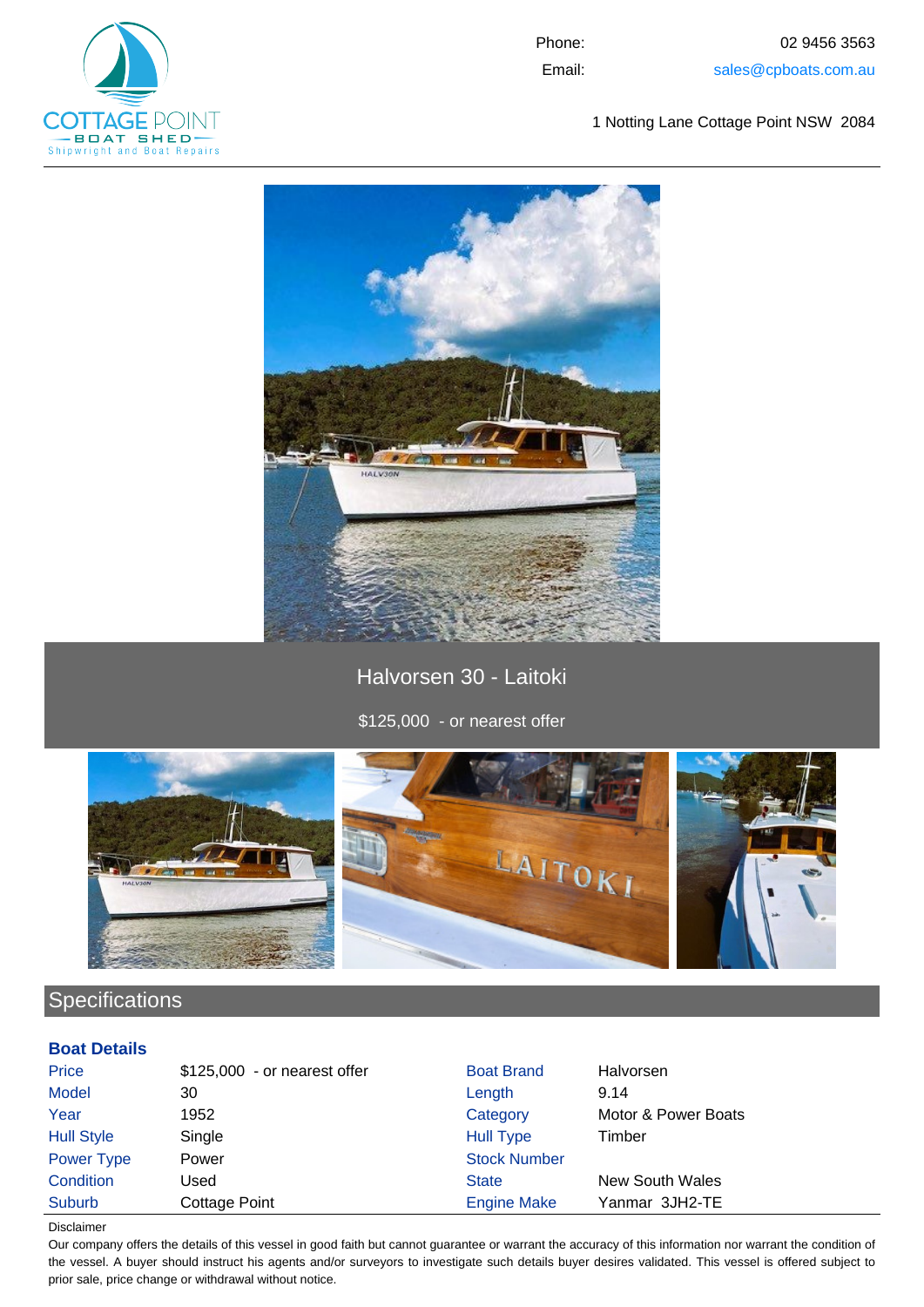

1 Notting Lane Cottage Point NSW 2084

## **Description**

#### "LAITOKI"

Gentleman's cruiser awaits new custodian.

Perfect example of Halvorsen craftsmanship filled with nostalgia and style.

Build #1072, launched 18.12.1952

Comfortably powered by Yanmar Marine 47 hp engine with low hours (1160)

Let's start at the bottom...

Docking keel replaced 2021

Hull professionally sheathed to waterline in 2012 and in excellent condition

Topsides refastened with silica bronze screws 2018 2020

New dynel sheathed deck 2005

Teak cabin sides partially replaced 2020

New teak transom 2020

Windows replaced and glassed under 2009

New professionally installed cabin top 2009

LED cabin and navigation lights

New batteries (2 house and 1 engine 2018 and 2019)

New cushions and covers 2021

New propeller shaft, bearings and couplings 2022

What's left??

ENJOY!

Poly Dinghy with 3hp Yamaha out board included.

Disclaimer

Our company offers the details of this vessel in good faith but cannot guarantee or warrant the accuracy of this information nor warrant the condition of the vessel. A buyer should instruct his agents and/or surveyors to investigate such details buyer desires validated. This vessel is offered subject to prior sale, price change or withdrawal without notice.